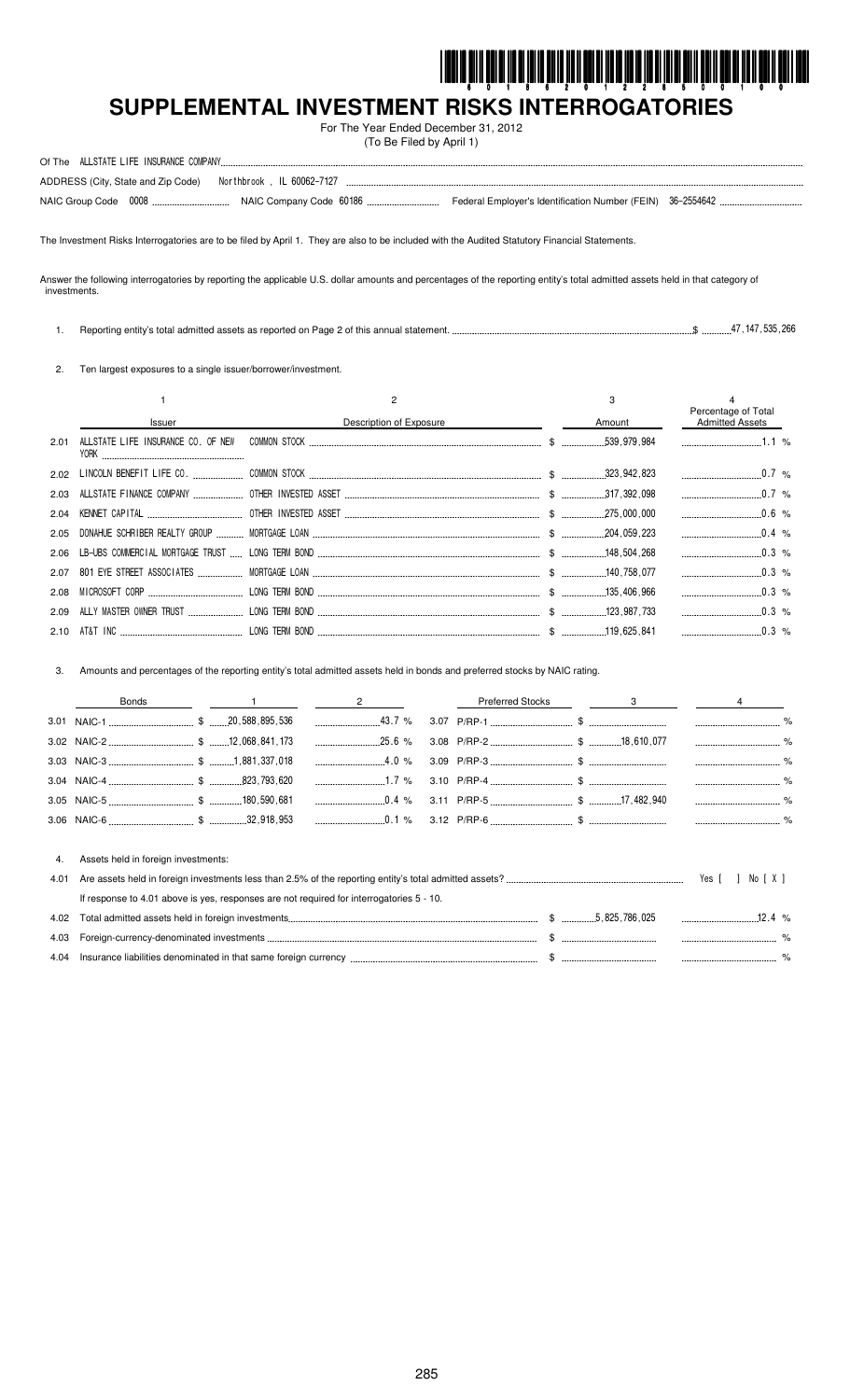5. Aggregate foreign investment exposure categorized by NAIC sovereign rating:

|      |                                                                                                      |                |       | $\mathbf{1}$              | $\sim$ 2                       |
|------|------------------------------------------------------------------------------------------------------|----------------|-------|---------------------------|--------------------------------|
| 5.01 |                                                                                                      |                |       |                           | $10.5$ %                       |
| 5.02 |                                                                                                      |                |       |                           | $1.7\%$                        |
| 5.03 |                                                                                                      |                |       |                           | $\ldots$ 0.2 %                 |
| 6.   | Largest foreign investment exposures by country, categorized by the country's NAIC sovereign rating: |                |       |                           |                                |
|      |                                                                                                      |                |       |                           |                                |
|      | Countries rated NAIC - 1:                                                                            |                |       | $1$ and $\sim$            | $2 \left( \frac{1}{2} \right)$ |
|      |                                                                                                      |                |       |                           | $3.2\%$                        |
| 6.01 |                                                                                                      |                |       |                           | $1.8\%$                        |
| 6.02 | Countries rated NAIC - 2:                                                                            |                |       |                           |                                |
| 6.03 |                                                                                                      |                |       |                           |                                |
| 6.04 |                                                                                                      |                |       |                           | $\ldots$ 0.4 %                 |
|      | Countries rated NAIC - 3 or below:                                                                   |                |       |                           |                                |
| 6.05 |                                                                                                      |                |       |                           | $\ldots$ 0.1 %                 |
| 6.06 |                                                                                                      |                |       |                           | $\ldots$ 0.1 %                 |
|      |                                                                                                      |                |       |                           |                                |
|      |                                                                                                      |                |       |                           | $\frac{2}{\sqrt{2}}$           |
| 7.   |                                                                                                      |                |       |                           |                                |
| 8.   | Aggregate unhedged foreign currency exposure categorized by NAIC sovereign rating:                   |                |       |                           |                                |
|      |                                                                                                      |                |       |                           |                                |
| 8.01 |                                                                                                      |                |       |                           |                                |
| 8.02 |                                                                                                      |                |       |                           |                                |
| 8.03 |                                                                                                      |                |       |                           | $0.1\%$                        |
|      |                                                                                                      |                |       | $1 \qquad \qquad$         | $2^{\circ}$                    |
|      | Countries rated NAIC - 1:                                                                            |                |       |                           |                                |
| 9.01 |                                                                                                      |                |       |                           | $\ldots$ 0.1 %                 |
| 9.02 |                                                                                                      |                |       |                           |                                |
|      | Countries rated NAIC - 2:                                                                            |                |       |                           |                                |
| 9.03 |                                                                                                      |                |       |                           |                                |
| 9.04 |                                                                                                      |                |       |                           |                                |
|      | Countries rated NAIC - 3 or below:                                                                   |                |       |                           |                                |
| 9.05 |                                                                                                      |                |       |                           | $\ldots$ 0.1 %                 |
| 9.06 |                                                                                                      |                |       |                           |                                |
| 10.  | Ten largest non-sovereign (i.e. non-governmental) foreign issues:                                    |                |       |                           |                                |
|      | $\mathbf{1}$                                                                                         | $\overline{c}$ |       | 3                         | $\overline{4}$                 |
|      | Issuer                                                                                               | NAIC Rating    |       | .104, 434, 833            | 0.2%                           |
|      |                                                                                                      |                |       |                           |                                |
|      |                                                                                                      |                | $\$\$ | .78,936,318<br>$\uparrow$ | .0.2%<br>.0.2%                 |
|      |                                                                                                      |                |       | .78,036,433               |                                |
|      | 10.05 BHP BILLITON FINANCE                                                                           |                |       |                           |                                |
|      |                                                                                                      |                |       | 63,016,636                | .0.1%                          |
|      |                                                                                                      |                |       |                           |                                |
|      |                                                                                                      |                |       |                           |                                |
|      |                                                                                                      |                |       |                           |                                |
|      |                                                                                                      |                |       |                           | 0.1 %                          |
|      |                                                                                                      |                |       |                           |                                |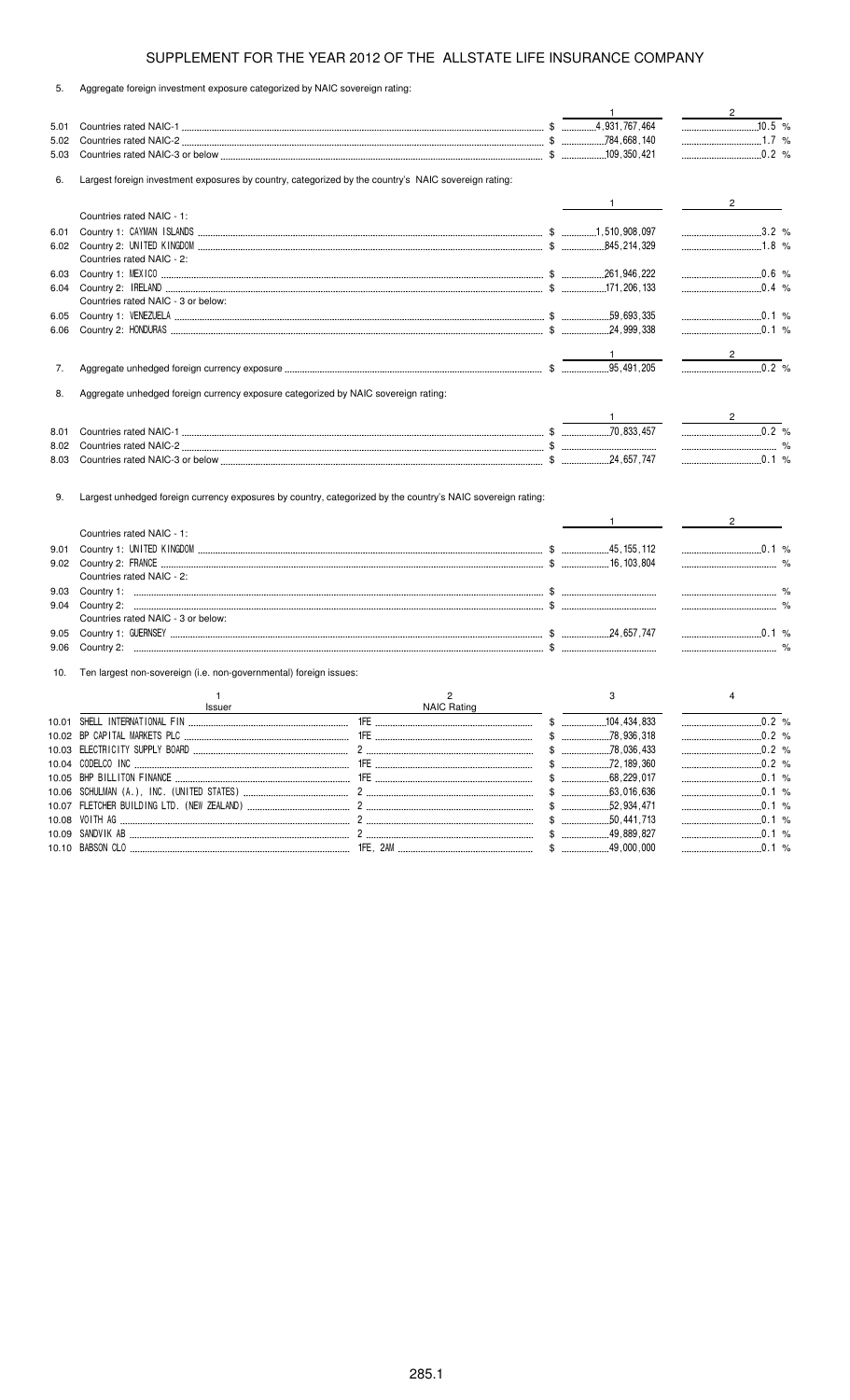| 11.   | Amounts and percentages of the reporting entity's total admitted assets held in Canadian investments and unhedged Canadian currency exposure:     |                |                     |
|-------|---------------------------------------------------------------------------------------------------------------------------------------------------|----------------|---------------------|
| 11.01 |                                                                                                                                                   |                |                     |
|       | If response to 11.01 is yes, detail is not required for the remainder of interrogatory 11.                                                        |                | $\overline{2}$      |
|       |                                                                                                                                                   |                | $2.\overline{7}$ %  |
|       |                                                                                                                                                   |                |                     |
|       |                                                                                                                                                   |                |                     |
| 11.05 |                                                                                                                                                   |                | $\ldots$ 0.1 %      |
| 12.   | Report aggregate amounts and percentages of the reporting entity's total admitted assets held in investments with contractual sales restrictions: |                |                     |
| 12.01 |                                                                                                                                                   |                | Yes [ X ] No [ ]    |
|       | If response to 12.01 is yes, responses are not required for the remainder of Interrogatory 12.                                                    |                |                     |
|       | $\frac{2}{2}$ $\frac{3}{2}$                                                                                                                       |                |                     |
|       | Largest three investments with contractual sales restrictions:                                                                                    |                |                     |
| 12.03 |                                                                                                                                                   |                |                     |
| 12.04 |                                                                                                                                                   |                |                     |
| 12.05 |                                                                                                                                                   |                |                     |
| 13.   | Amounts and percentages of admitted assets held in the ten largest equity interests:                                                              |                |                     |
|       |                                                                                                                                                   |                | Yes [ ] No [ X ]    |
|       | If response to 13.01 above is yes, responses are not required for the remainder of Interrogatory 13.                                              |                |                     |
|       | -1<br>Issuer                                                                                                                                      | $\overline{2}$ | 3                   |
|       |                                                                                                                                                   |                | $\frac{1}{1.1}$ %   |
|       |                                                                                                                                                   |                | $\ldots$ 0.7 %      |
|       |                                                                                                                                                   |                | $\frac{1}{2}$ 0.7 % |
|       |                                                                                                                                                   |                | 0.2 %               |
|       |                                                                                                                                                   |                |                     |
| 13.07 |                                                                                                                                                   |                |                     |
|       |                                                                                                                                                   |                |                     |
| 13.09 |                                                                                                                                                   |                | $\ldots$ 0.1 %      |
| 13.10 |                                                                                                                                                   |                |                     |
|       |                                                                                                                                                   |                |                     |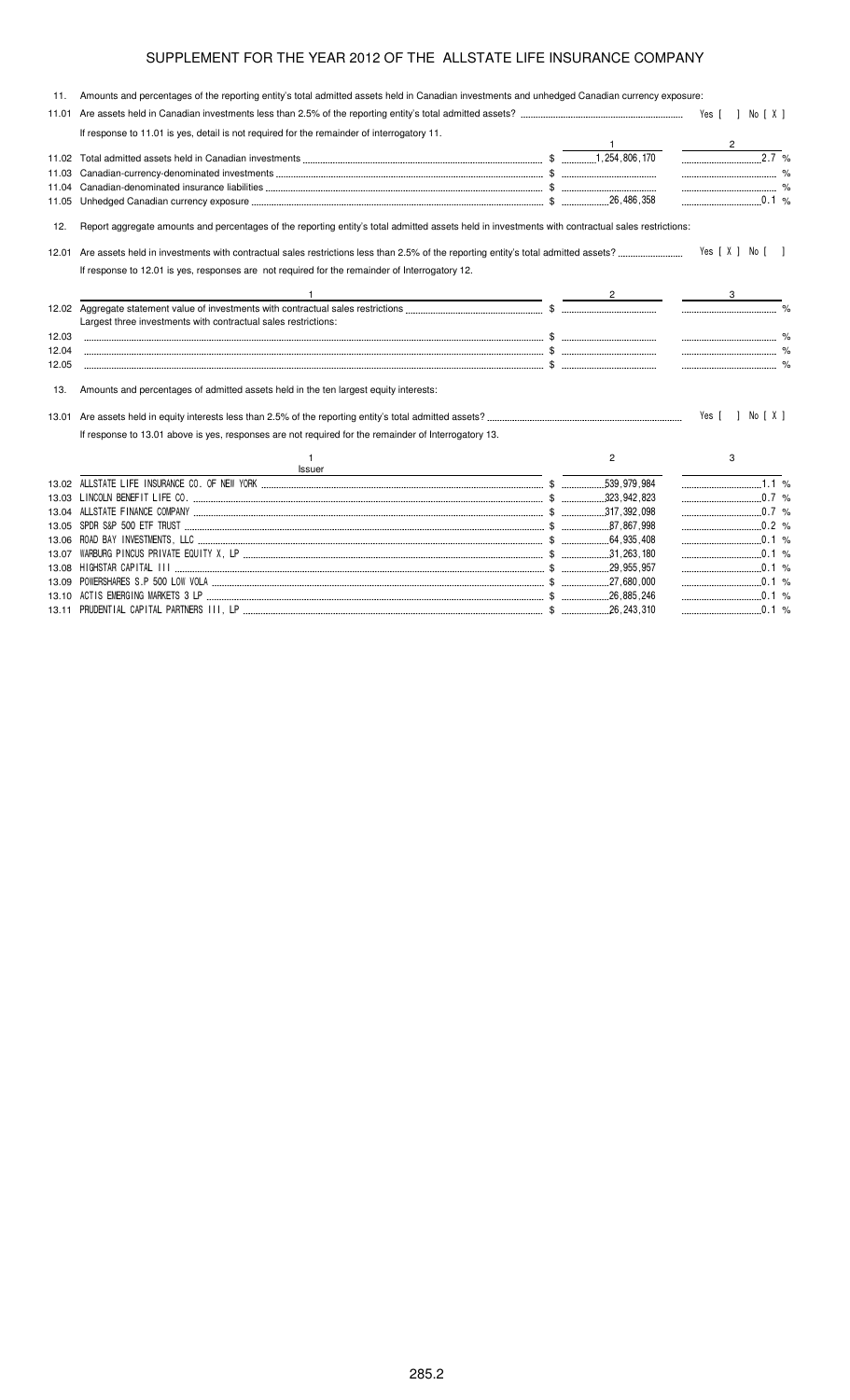| 14.   | Amounts and percentages of the reporting entity's total admitted assets held in nonaffiliated, privately placed equities: |                |                    |  |
|-------|---------------------------------------------------------------------------------------------------------------------------|----------------|--------------------|--|
|       |                                                                                                                           |                | Yes $[X]$ No $[$ ] |  |
|       | If response to 14.01 above is yes, responses are not required for the remainder of Interrogatory 14.                      |                |                    |  |
|       |                                                                                                                           |                |                    |  |
|       | Largest three investments held in nonaffiliated, privately placed equities:                                               |                |                    |  |
| 14.03 |                                                                                                                           |                |                    |  |
| 14.04 |                                                                                                                           |                |                    |  |
| 14.05 |                                                                                                                           |                |                    |  |
| 15.   | Amounts and percentages of the reporting entity's total admitted assets held in general partnership interests:            |                |                    |  |
|       |                                                                                                                           |                | Yes [ X ] No [ ]   |  |
|       | If response to 15.01 above is yes, responses are not required for the remainder of Interrogatory 15.                      |                |                    |  |
|       | Largest three investments in general partnership interests:                                                               |                |                    |  |
| 15.03 |                                                                                                                           |                |                    |  |
| 15.04 |                                                                                                                           |                |                    |  |
| 15.05 |                                                                                                                           |                |                    |  |
| 16.   | Amounts and percentages of the reporting entity's total admitted assets held in mortgage loans:                           |                |                    |  |
| 16.01 |                                                                                                                           |                | Yes [ ] No [ X ]   |  |
|       | If response to 16.01 above is yes, responses are not required for the remainder of Interrogatory 16 and Interrogatory 17. |                |                    |  |
|       |                                                                                                                           | $\overline{2}$ | 3                  |  |
|       | Type (Residential, Commercial, Agricultural)                                                                              |                |                    |  |
| 16.02 |                                                                                                                           |                | $\ldots$ 0.4 %     |  |
| 16.03 |                                                                                                                           |                |                    |  |
|       |                                                                                                                           |                |                    |  |
| 16.05 |                                                                                                                           |                |                    |  |
| 16.06 |                                                                                                                           |                |                    |  |
|       |                                                                                                                           |                | $\ldots$ 0.2 %     |  |
|       |                                                                                                                           |                | 0.1 %              |  |

 \$ %

 \$ %

 \$ %

16.09 Comme

16.10 Comme

16.11 Comme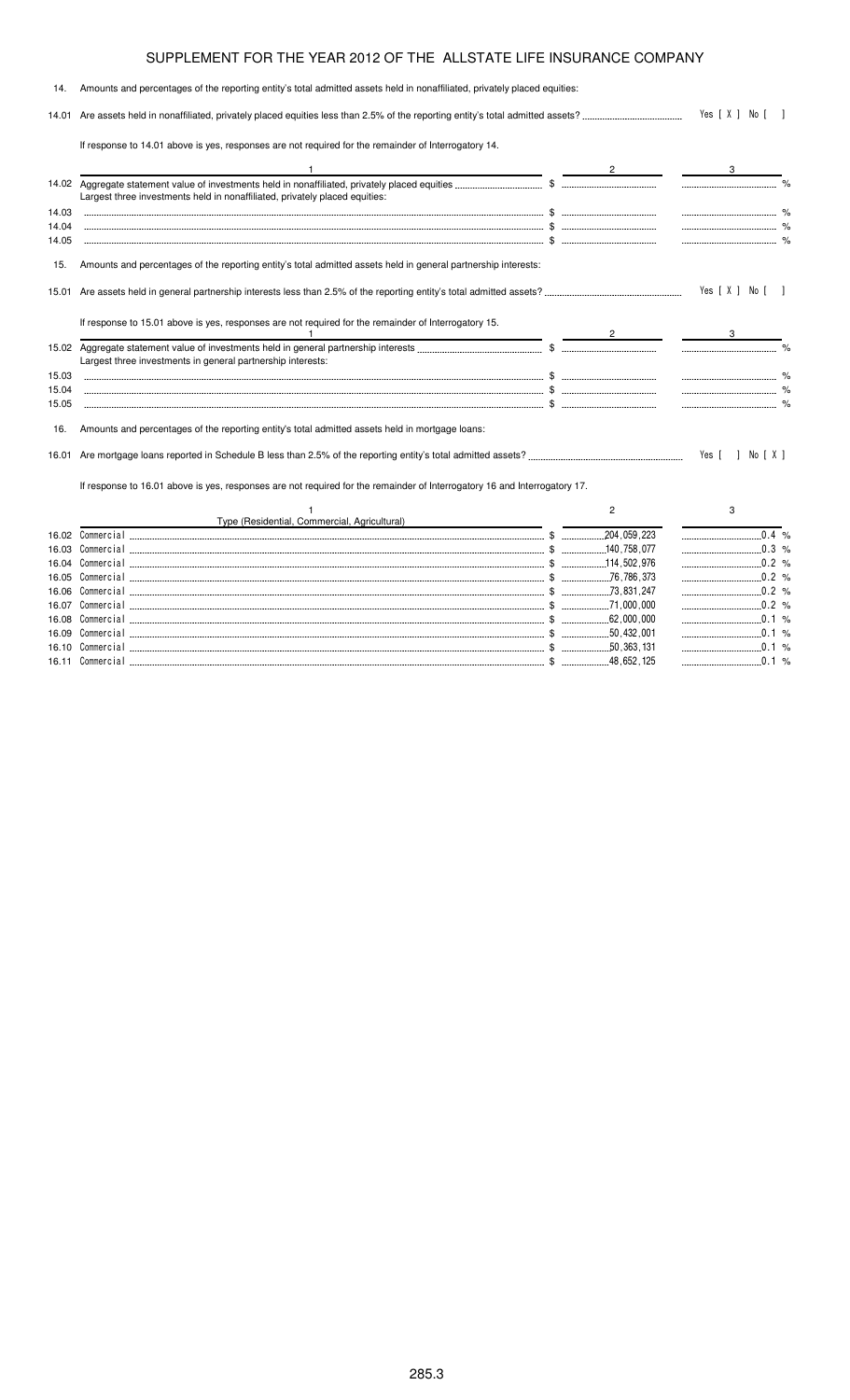Amount and percentage of the reporting entity's total admitted assets held in the following categories of mortgage loans:

|              | Amount and percentage of the reporting entity's total admitted assets held in the following categories of mongage loans.                                                                          |                                | Loans            |
|--------------|---------------------------------------------------------------------------------------------------------------------------------------------------------------------------------------------------|--------------------------------|------------------|
|              |                                                                                                                                                                                                   |                                |                  |
| 16.13        |                                                                                                                                                                                                   |                                |                  |
| 16.14        |                                                                                                                                                                                                   |                                |                  |
| 16.15        |                                                                                                                                                                                                   |                                |                  |
| 16.16        |                                                                                                                                                                                                   |                                |                  |
| 17.          | Aggregate mortgage loans having the following loan-to-value ratios as determined from the most current appraisal as of the annual statement date:                                                 |                                |                  |
|              | Residential<br>Commercial                                                                                                                                                                         |                                | Agricultural     |
|              | Loan to Value<br>$\mathbf{2}$<br>3<br>$\mathbf{1}$                                                                                                                                                |                                | 5<br>6           |
|              | $$$ 484, 914, 447                                                                                                                                                                                 |                                |                  |
|              | $\ldots$ 0.1 %<br>$\sim$ $\sim$ $\sim$ $\sim$ $\sim$<br>$$$ 57,435,360                                                                                                                            |                                |                  |
|              | $$$ 381, 188, 037<br>0.8 %<br>$\ldots$ %                                                                                                                                                          |                                |                  |
|              | $$$ 980,898,701                                                                                                                                                                                   |                                |                  |
|              | $$ \dots 3,334,472,520$                                                                                                                                                                           |                                |                  |
| 18.<br>18.01 | Amounts and percentages of the reporting entity's total admitted assets held in each of the five largest investments in real estate:                                                              |                                | Yes [ X ] No [ ] |
|              | If response to 18.01 above is yes, responses are not required for the remainder of Interrogatory 18.<br>Largest five investments in any one parcel or group of contiguous parcels of real estate. |                                |                  |
|              | Description<br>$\overline{1}$                                                                                                                                                                     | $2 \left( \frac{1}{2} \right)$ | 3                |
| 18.02        |                                                                                                                                                                                                   |                                |                  |
|              |                                                                                                                                                                                                   |                                |                  |
| 18.03        |                                                                                                                                                                                                   |                                |                  |
| 18.04        |                                                                                                                                                                                                   |                                |                  |
| 18.05        |                                                                                                                                                                                                   |                                |                  |
| 18.06        | where the contribution of the contribution of $\mathfrak s$ . The contribution of $\mathfrak s$ , we can contribute the contribution of $\mathfrak s$                                             |                                | $\%$             |
| 19.          | Report aggregate amounts and percentages of the reporting entity's total admitted assets held in investments held in mezzanine real estate loans:                                                 |                                |                  |
| 19.01        |                                                                                                                                                                                                   |                                | Yes [ X ] No [ ] |
|              | If response to 19.01 is yes, responses are not required for the remainder of Interrogatory 19.                                                                                                    |                                |                  |
|              | Largest three investments held in mezzanine real estate loans:                                                                                                                                    |                                |                  |
| 19.03        |                                                                                                                                                                                                   |                                |                  |
| 19.04        |                                                                                                                                                                                                   |                                |                  |
| 19.05        |                                                                                                                                                                                                   |                                |                  |
|              |                                                                                                                                                                                                   |                                |                  |